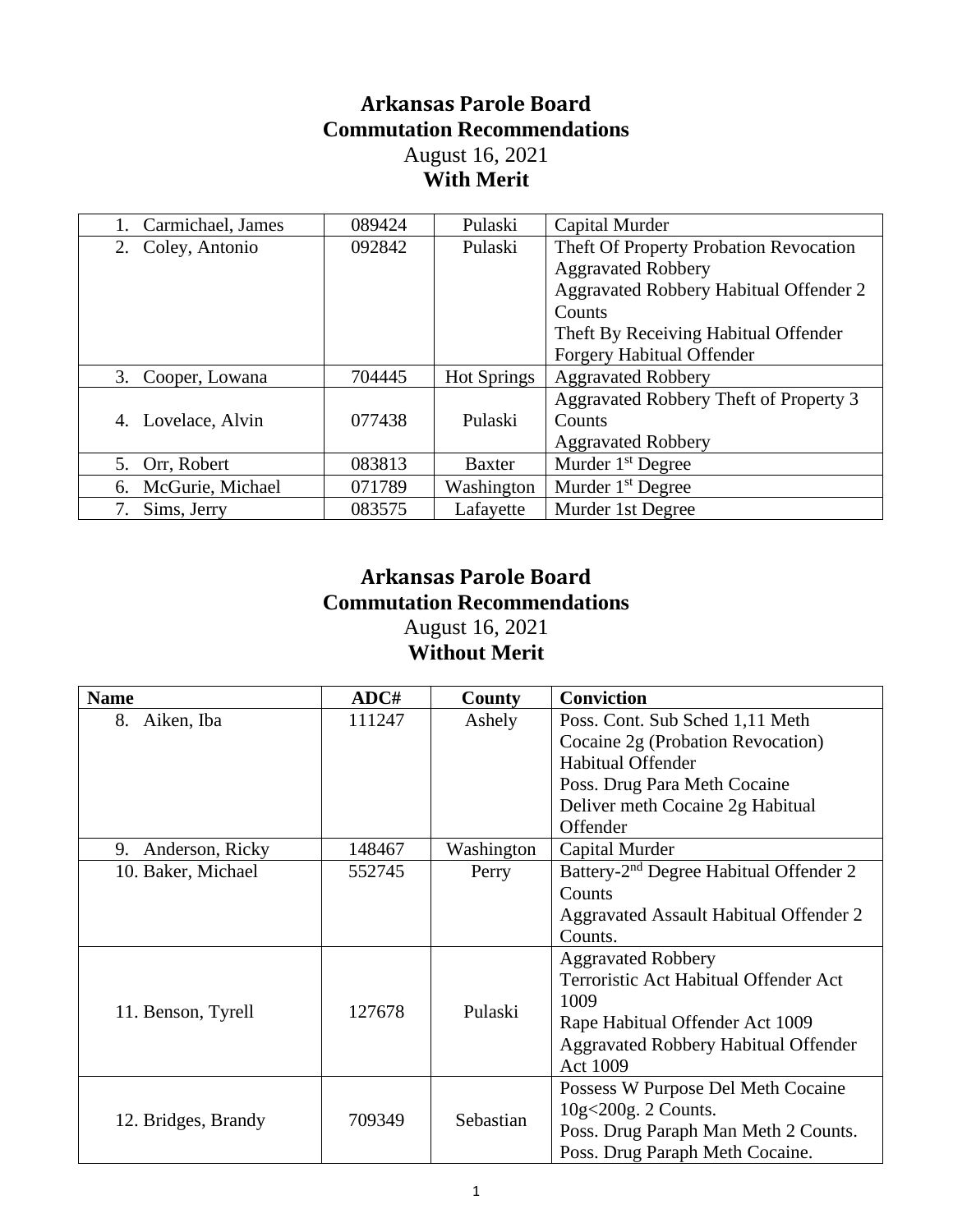| 13. Broyles, Richard | 078039 | Little River     | Murder 1 <sup>st</sup> Degree                                                                                                                                                                                                                                                                                                                                                                                                                                                                                                                                                         |
|----------------------|--------|------------------|---------------------------------------------------------------------------------------------------------------------------------------------------------------------------------------------------------------------------------------------------------------------------------------------------------------------------------------------------------------------------------------------------------------------------------------------------------------------------------------------------------------------------------------------------------------------------------------|
|                      |        |                  | Poss. Cont. Sub Sched 1,11 Meth<br>Cocaine $\langle 2g \rangle$                                                                                                                                                                                                                                                                                                                                                                                                                                                                                                                       |
| 14. Childers, Anna   | 712009 | Garland<br>Grant | <b>Breaking and Entering</b><br>Deliver Meth Cocaine <2g Habitual<br>Offender.<br>Dist. Near Crtn Facilities Habitual<br><b>Offender 3 Counts</b><br>Poss. Drug Paraphernalia Man Meth<br>Cocaine Habitual Offender<br>Use Anoth's Prop for Crime                                                                                                                                                                                                                                                                                                                                     |
| 15. Davis, Carl      | 080431 | Jefferson        | <b>Aggravated Robbery Habitual Offender</b>                                                                                                                                                                                                                                                                                                                                                                                                                                                                                                                                           |
| 16. Detherow, Terry  | 083711 | Pulaski          | Manslaughter Habitual Offender<br>Felony with Firearm 2 Counts<br>Poss. Firearm Certain Pers                                                                                                                                                                                                                                                                                                                                                                                                                                                                                          |
| 17. Easter, Antoine  | 168949 | Hempstead        | Poss. Cont. Sub Sched 1,11 Meth<br>Cocaine 2g<br>Poss. W Purp Del Cont. Sub Sched<br>V1 > 14g < 4oz<br>Deliver Meth Cocaine $=.2g,10g$ Habitual<br>Offender<br>Maintain Drug Premises Habitual<br>Offender 2 Counts<br>Poss., Firearm Certain Pers Probation<br>Revocation<br>Possess W Purpose Del Meth Cocaine<br>>10g,200g Habitual Offender. 2 Counts<br>Poss. Drug Paraphernalia Man Meth<br>Cocaine Habitual Offender 2 Counts<br>Poss. W Purp Del Cont. Sub Sched 1V, V<br>Dep Hall .40DU<80DU Habitual<br>Offender<br>Poss. W Purp Del Cont. Sub Sched V1><br>$4oz < 25$ lbs. |
| 18. Erwin, Edward    | 137246 | Lonoke           | Rape 2 Counts Habitual Offender<br>Terroristic Threat 1 <sup>st</sup> Degree                                                                                                                                                                                                                                                                                                                                                                                                                                                                                                          |
| 19. Floyd, Jackie    | 703379 | Sebastian        | Murder 1 <sup>st</sup> Degree                                                                                                                                                                                                                                                                                                                                                                                                                                                                                                                                                         |
| 20. Gardner, Avery   | 155675 | Benton           | Sexual Assault 2 <sup>nd</sup> Degree Habitual<br>Offender                                                                                                                                                                                                                                                                                                                                                                                                                                                                                                                            |
| 21. Gardner, Darren  | 100848 | Pulaski          | Rape                                                                                                                                                                                                                                                                                                                                                                                                                                                                                                                                                                                  |
| 22. Harcrow, Michael | 174308 | Cleveland        | Rape                                                                                                                                                                                                                                                                                                                                                                                                                                                                                                                                                                                  |
| 23. Harden, Lewis    | 158739 | Garland          | Sexual Assault 2 <sup>nd</sup> Degree                                                                                                                                                                                                                                                                                                                                                                                                                                                                                                                                                 |
| 24. Hendrix, Freddie | 079090 | Ashley           | Murder 1 <sup>st</sup> Degree                                                                                                                                                                                                                                                                                                                                                                                                                                                                                                                                                         |
| 25. Hester, Wesley   | 129029 | Independence     | Rape<br>Domestic Battering 1st<br>Murder 1 <sup>st</sup> Degree                                                                                                                                                                                                                                                                                                                                                                                                                                                                                                                       |
| 26. Hicks, Eddie     | 113220 | Pulaski          | Aggravated Robbery Habitual Offender                                                                                                                                                                                                                                                                                                                                                                                                                                                                                                                                                  |
| 27. Hicks, Jeffery   | 102993 | Saline           | <b>Aggravated Robbery Habitual Offender</b><br><b>Act 1009</b>                                                                                                                                                                                                                                                                                                                                                                                                                                                                                                                        |
| 28. Hyatt, Robert    | 132921 | Sebastian        | Murder 1 <sup>st</sup> Degree                                                                                                                                                                                                                                                                                                                                                                                                                                                                                                                                                         |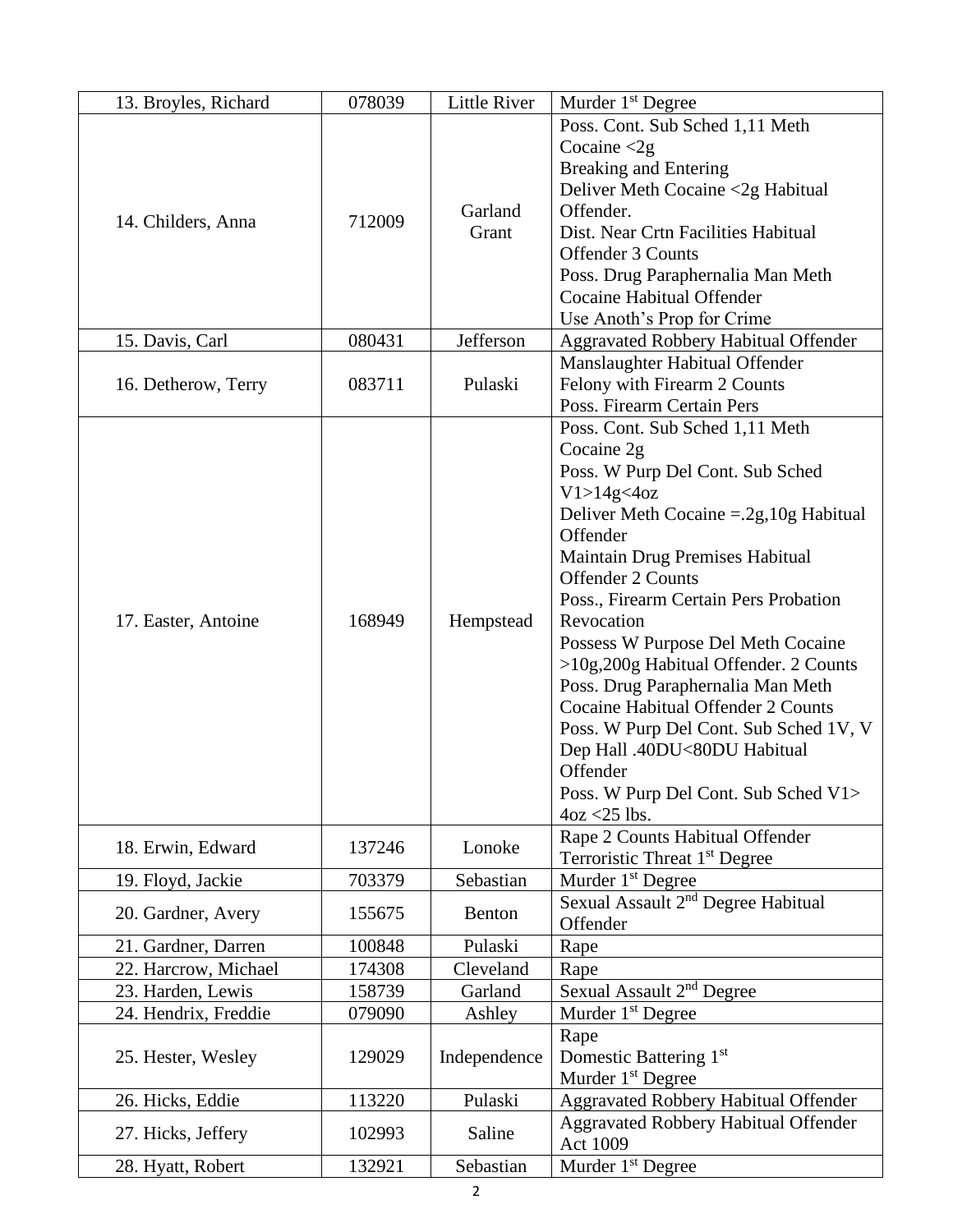| 29. Johnson, Early       | 083908 | Cross     | <b>Aggravated Robbery</b>                          |
|--------------------------|--------|-----------|----------------------------------------------------|
|                          |        |           | Murder 1 <sup>st</sup> Degree                      |
| 30. Jones, Walter        | 610198 | Yell      | <b>Aggravated Robbery</b>                          |
|                          |        |           | <b>Aggravated Assault Habitual Offender</b>        |
|                          |        | Nevada    | Poss. Firearm Certain Pers                         |
| 31. Latin, Harold        | 102491 |           |                                                    |
|                          |        | Hempstead | Poss. Cont. Sub Sched 1,11 Meth                    |
|                          |        |           | Cocaine < 2g                                       |
| 32. Ledbetter, Dewayne   | 099190 | Pulaski   | Murder1st Degree Habitual Offender                 |
|                          |        |           | <b>Aggravated Robbery Habitual Offender</b>        |
| 33. Marks, Carlton       | 127434 | Clark     | Deliver Meth Cocaine <2g 2 Counts                  |
|                          |        |           | <b>Probation Revocation</b>                        |
| 34. McClain, Wendell     | 130538 | Desha     | <b>Aggravated Robbery</b>                          |
|                          | 113121 | Pulaski   | Capital Murder                                     |
| 35. Millsap, Lee Charles |        |           | Battery 2 <sup>nd</sup> Degree                     |
|                          |        |           | <b>Residential Burglary Probation</b>              |
|                          |        |           | Revocation                                         |
| 36. Montgomery, Tavarus  | 134297 | Pulaski   | Criminal Mischief 1 <sup>st</sup> Degree Probation |
|                          |        |           | Revocation                                         |
|                          |        |           | Murder 1 <sup>st</sup> degree                      |
| 37. Moody, Kenneth       | 116459 | Poinsett  | <b>Aggravated Robbery</b>                          |
|                          |        |           | Theft of Property 3 Counts Habitual                |
|                          |        |           | Offender.                                          |
|                          |        |           |                                                    |
|                          |        |           | Forgery Habitual Offender/Probation                |
|                          | 133350 | Pulaski   | Revocation                                         |
| 38. Mount, Wade          |        |           | Fraud Etc. Drug Paraphernal.                       |
|                          |        |           | Poss. Weapon in Car. Person                        |
|                          |        |           | Robbery Habitual Offender 2 Counts                 |
|                          |        |           | <b>Aggravated Robbery Habitual Offender</b>        |
|                          |        |           | Theft of Property $> $25,000$                      |
|                          |        |           | Habitual Offender                                  |
|                          |        |           | Criminal Impersonation Habitual                    |
|                          |        |           | Offender                                           |
|                          |        |           | <b>Aggravated Assault</b>                          |
|                          |        |           | Criminal Attempt Murder Habitual                   |
| 39. Pace, Tony           | 110387 | Ouachita  | Offender                                           |
|                          |        |           | Poss. Firearm Certain Pers                         |
|                          |        |           | Sexual Assault 2 <sup>nd</sup> Degree Probation    |
|                          |        |           | Revocation                                         |
| 40. Phillips, Justin     | 141248 | Pulaski   |                                                    |
|                          |        |           | Rape                                               |
|                          |        |           | Kidnapping                                         |
| 41. Porchia, Willie      | 087774 | Ouachita  | Man. Delv.Poss Cont. Subs                          |
|                          |        |           | Dist. Near Crtn Facilities                         |
| 42. Presley, Carl        | 108798 | Pulaski   | Rape                                               |
|                          |        |           | Kidnapping                                         |
|                          |        |           | <b>Aggravated Robbery</b>                          |
|                          |        |           | <b>Residential Burglary</b>                        |
|                          |        |           | Theft of Property                                  |
|                          |        |           | <b>Fleeing Probation Revocation</b>                |
| 43. Robinson, Brett      | 132788 | Pulaski   | Poss. W Purp Del Meth Cocaine >2g<                 |
| 44. Rongey, Gregory      | 169298 | Logan     | Battery 1 <sup>st</sup> Degree                     |